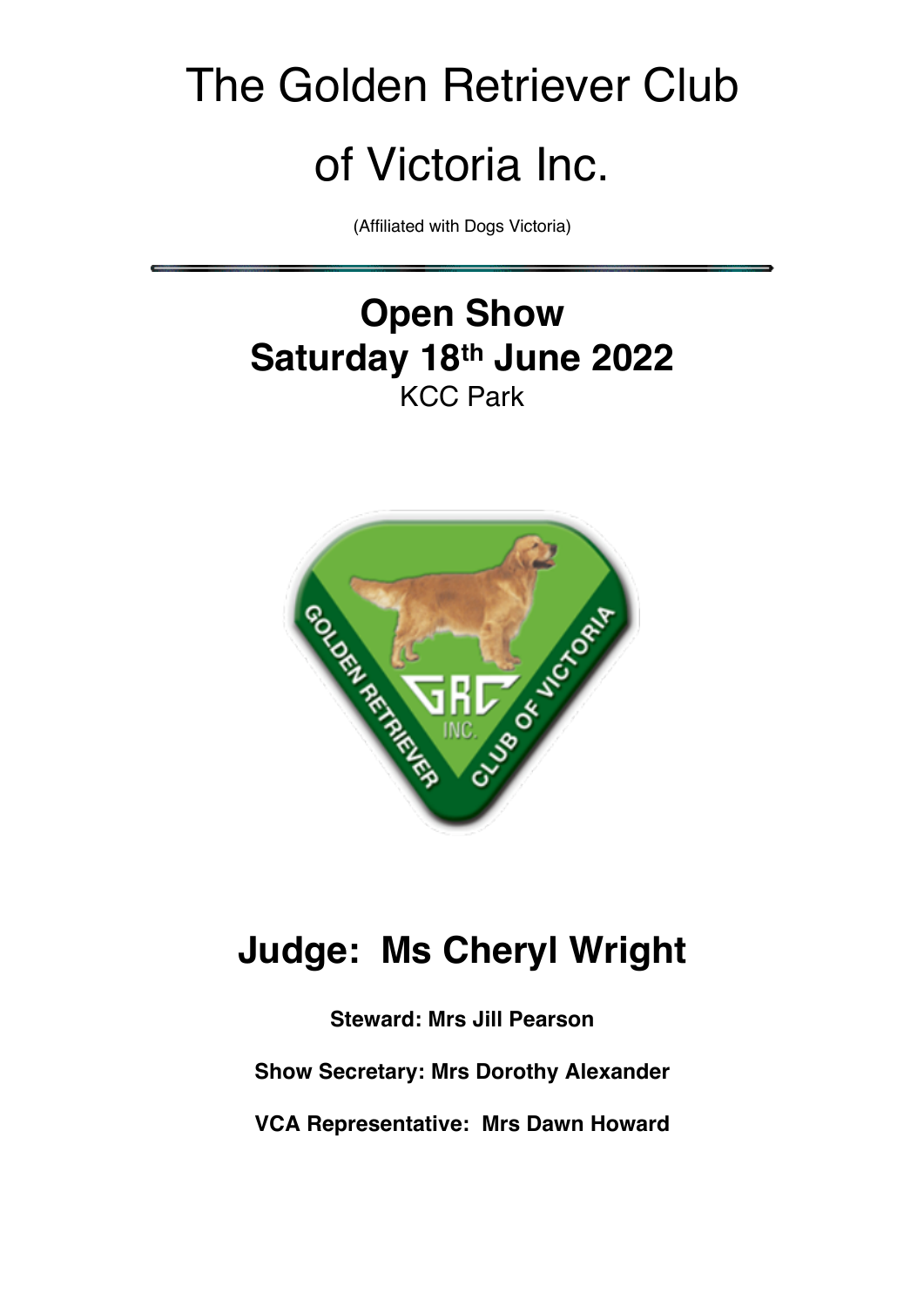## **OFFICE BEARERS**

## *Patron: Mr Phillip Brady*

| President:                 | Jennie Coutlemanis                                          |                                                            |  |
|----------------------------|-------------------------------------------------------------|------------------------------------------------------------|--|
| Vice Presidents:           | Elizabeth Mitchell                                          |                                                            |  |
| <b>Honorary Secretary</b>  | Kim Houlden                                                 |                                                            |  |
| <b>Assistant Secretary</b> | Lorelle Greig                                               |                                                            |  |
| <b>Honorary Treasurer</b>  | <b>Peter Howard</b>                                         |                                                            |  |
| Committee:                 | <b>Carol Ainsworth</b><br>Dorothy Alexander<br>Fi Millhouse | Annette Alexander<br><b>Denise Bristow</b><br>Jill Pearson |  |

| <b>Life Members</b> |                   |                      |
|---------------------|-------------------|----------------------|
| Mr L Pithie (dec)   | Mr J Tombs (dec)  | Mr A Robertson (dec) |
| Mr B Mitchell (dec) | Mr R Odell (dec)  | Mrs RA Odell (dec)   |
| Mrs G Tombs (dec)   | Mr P Watson (dec) | Mrs H Smith (dec)    |
| Mr D Pearson (dec)  | Mr B Reeves (dec) | Mrs J Dusting        |
| Mr N Peterson       | Mr J Lawton       | Ms J Fall            |
| Mrs C Gibson        | Mrs C Stafford    | Mr P Doley           |
| Mr R Bridgford      | Mrs J Coutlemanis | Mr M Lindsay         |
| Mrs K Houlden       | Mrs H Pownall     |                      |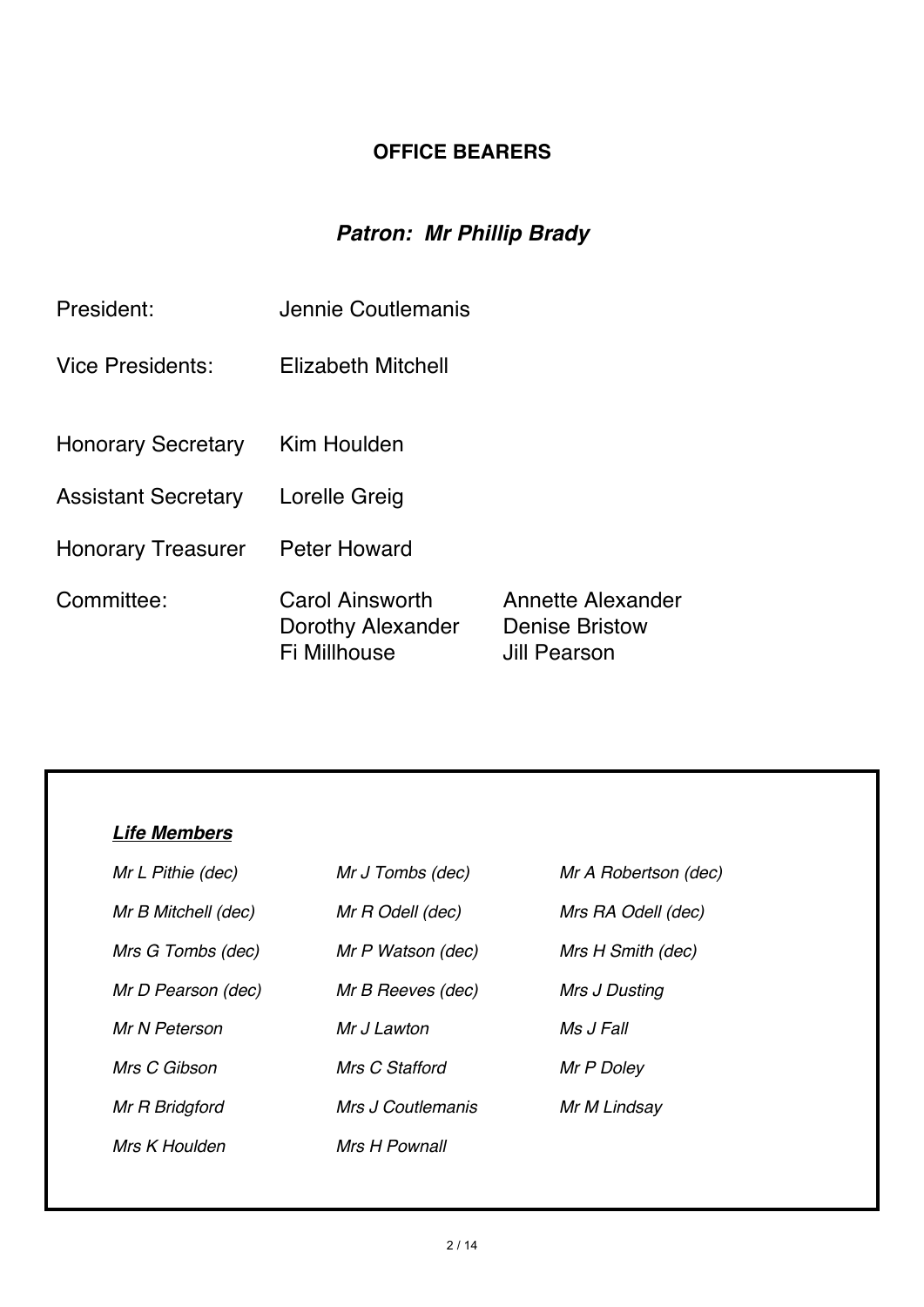## A Message from the President

On behalf of the Committee of the Golden Retriever Club of Victoria Inc., I would like to welcome all exhibitors and spectators to the Golden Retriever Club of Victoria Inc. 2022 Open show held at the KCC Park, Skye on 18th June in conjunction with the Frankston & Peninsula Kennel Club Inc. Championship Show

I would also like to take this opportunity to thank our Judge, Ms Cheryl Wright and DV Rep Mrs Dawn Howard. Thank you to our Show Secretary Dorothy Alexander, and to our committee for their continued commitment to ensuring the smooth running of today's event.

We have a total of 35 entries with which we are very pleased and I would like to thank all exhibitors for entering today.

I wish every exhibitor the best of luck and hope you enjoy the 2022 Golden Retriever Club of Victoria Inc. Open Show.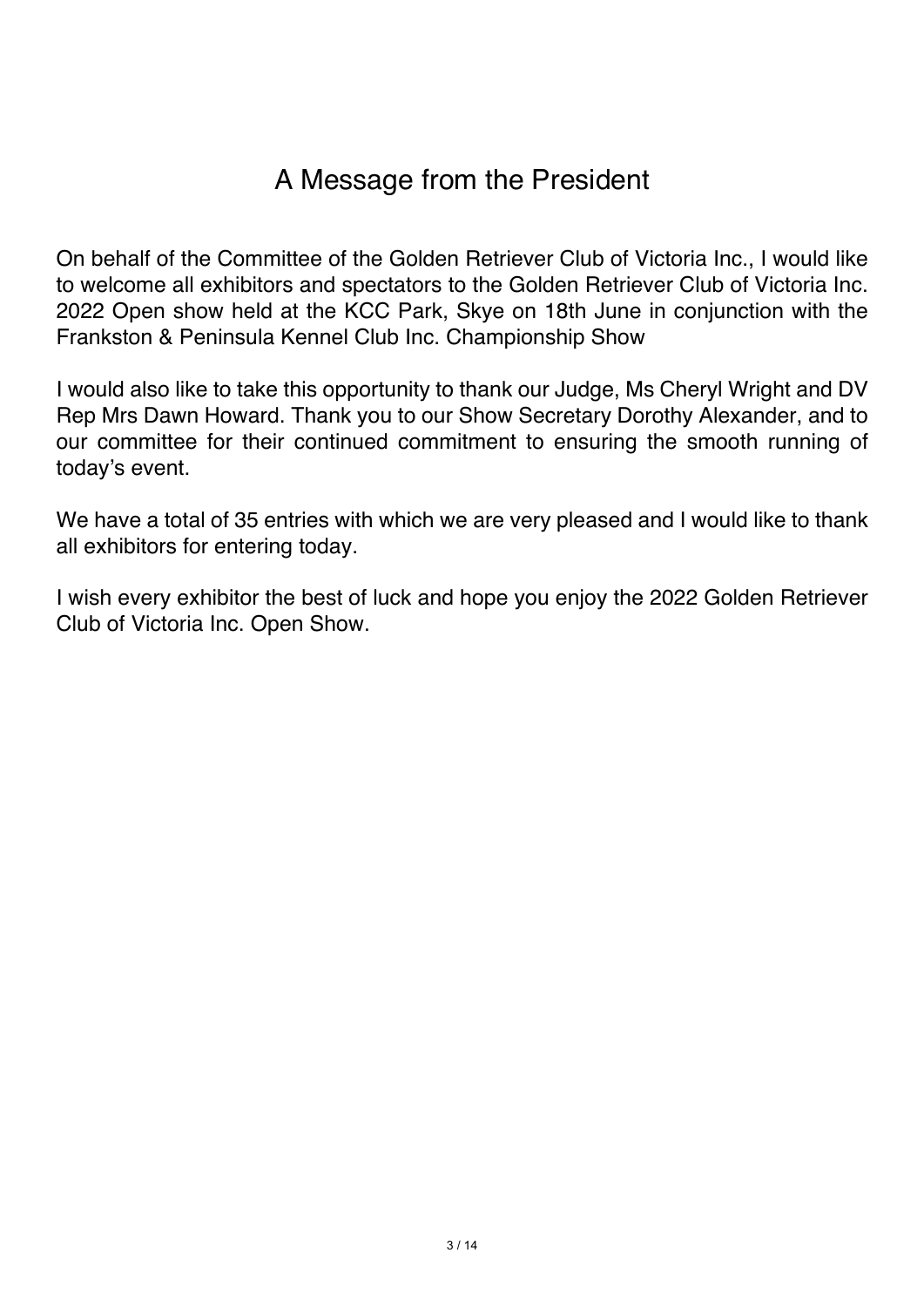## *Origin of the Club*

The suggestion to form a Golden Retriever Club in Victoria was discussed by three exhibitors after the 1966 Royal Melbourne Show.

Following this, a meeting was held in October involving Golden exhibitors and, as a result, the signatures of many Golden owners were obtained, and the Kennel Control Council (now Victorian Canine Association) was approached to allow the Club to be affiliated.

The first application was turned down because the Club was not numerically strong enough. The assistance of the Director of the R A S, who was also on the Committee of the KCC, was obtained and three months later, in February 1967, the KCC granted affiliation to the Club.

In April 1967, a meeting was held of interested Golden owners and a constitution based on a model issued by the KCC was adopted. This was approved by the KCC and in May a meeting was held to elect the first committee of the Golden Retriever Club of Victoria.

The first Members' Competition was held in August 1967; the first Open Parade in April 1968; and the first Championship Show in November 1968.

Late in 1980, the Club approached the KCC for permission to conduct an Obedience Trial, restricted to Goldens. In July 1981 permission was granted and the first Restricted Obedience Trial was held in conjunction with the 14th Championship Show in October 1981. Due to diminishing numbers and competitors' show and obedience classes conflicting this became a Restricted to Gundogs Obedience Trial in 1994 and was held separately from the Championship Show for several years. In 2009, The Club joined with the Gordon Setter Club of Victoria to hold 2 Restricted to Gundogs Obedience and 2 Rally trials, these trials are held in conjunction with the Championship Show.

In March 1974, the Club held its first Retrieving Trial (restricted to Goldens) with a Novice Stake and Beginners Test, then in November of the same year it conducted a Novice Stake, an All-Age Stake and a Beginners Test open to all gundogs.

In May 1975, the Club conducted its first Novice Field Trial and in June 1975 its first Open Field Trial.

In 1989, the Club conducted one of Victoria's first Novice Gundog Working Test (then called Gundog Obedience) this trial is restricted to gundogs. In 1994, the Club conducted Victoria's first Open Gundog Working Test.

In November 2000, the Club was hosted the  $3<sup>rd</sup>$  Golden Retriever National. The conformation and obedience events were both held at the Cranbourne Racecourse over the weekend, with conformation on the Saturday and Sunday, and obedience on the Sunday. In October 2014, the Club hosted the 9<sup>th</sup> Golden Retriever National at KCC Park. Obedience and conformation events were held on both days over the weekend. The Club conducted its first Tracking Trial in May 2002 and its first Track & Search Trial in July 2016 to add to the other working events that the Club now conducts.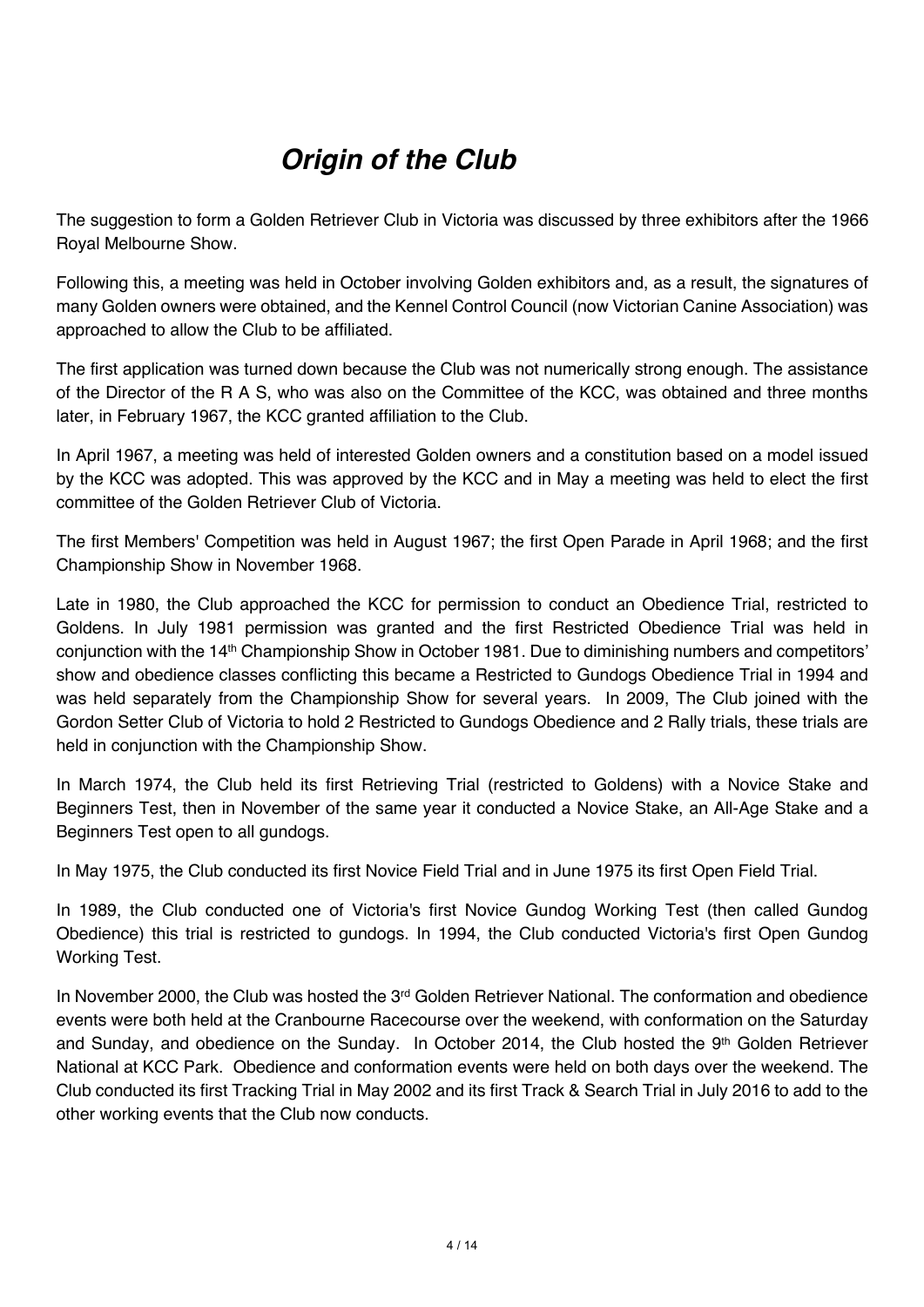| <b>GRCV OPEN PARADE/OPEN SHOW RESULTS</b> |                                                   |                                                                                      |                              |
|-------------------------------------------|---------------------------------------------------|--------------------------------------------------------------------------------------|------------------------------|
| <b>YEAR</b>                               | <b>DOGS</b>                                       | <b>BITCHES</b>                                                                       | <b>JUDGE</b>                 |
| 1968                                      | ROWANDA GOLD ARGONAUT                             | <b>TAUMAC TAWNY GOLD</b>                                                             | Mr A.M. Earl                 |
| 1969                                      | <b>JANNANI GLEN GOLD</b>                          | PEBBELRIDGE MISTY GOLD                                                               | Mr J. Thompson               |
| 1970                                      | DOBBINWOOD OSCAR                                  | <b>KYMOUNT TAMMY</b>                                                                 | Mr W. O'Heir                 |
| 1971                                      | PEBBLERIDGE KELLY GOLD                            | <b>TAUMAC GOLDEN KEELA</b>                                                           | Mr F. Donaldson              |
| 1972                                      | PEBBLERIDGE KELLY GOLD                            | <b>TAUMAC GOLDEN TELLA</b>                                                           | Mr K.D. Speer                |
| 1973                                      | CASTIEWOOD GOLD COMET                             | PEBBLEWOOD KATE KELLY                                                                | Mr K. Harris                 |
| 1974                                      | <b>TAUMAC GOLDEN SUNDANCE</b>                     | KARJAN KALWA                                                                         | Mr B. Roach                  |
| 1975                                      | <b>GAEWYND COBANDCO</b>                           | <b>SWEETWATER SPIRIT</b>                                                             | Mr B. Dorricot               |
| 1976                                      | <b>SWEETWATER BRANDY</b>                          | LANTANA WOOD NYMPH                                                                   | Mr D.A. Knight               |
| 1977                                      | <b>STRELYNA SPRING REBEL</b>                      | <b>KYRAMA KYMBA</b>                                                                  | Miss S. Roach                |
| 1978                                      | <b>HAPPYTALK THE HUSTLER</b>                      | <b>LANTANA LAVINE</b>                                                                | Mr T.E.<br>Fitzgerald        |
| 1979                                      | <b>SHARELLE SHALITAN</b>                          | MILLOKA CHARPAN HEIDI                                                                | Mr K. Cronchey               |
| 1980                                      | <b>THESSALY HAPPY BOY</b>                         | <b>ALLANORA PAMELA</b>                                                               | Mr R.G. Carter               |
| 1981                                      | <b>WOTABOWT GINGER MICK</b>                       | FERNDARRA FANTASY                                                                    | Mr D.M. Duffin               |
| 1982                                      | <b>TAHMERO GOLDEN RIMFIRE</b>                     | <b>VALCIND GOLDEN GEM</b>                                                            | Mrs S.M. Walsh               |
| 1983                                      | <b>SUANDAL SULTAN</b>                             | <b>KYCASTLE HANNA</b>                                                                | Mrs D. Demsey                |
| 1984                                      | CHANNRI COOKE (IMP UK)                            | <b>GOLDOG ALPINE LINDY-LOU</b>                                                       | Mr E. Singer                 |
| 1985                                      | <b>SUANDAL SABRE</b>                              | <b>TAUMAC GOLDEN JESSICA</b>                                                         | Mrs G.M. Cook                |
| 1986                                      | AMBERVALLEY SAHARA SUN                            | <b>GLENSTUART LADY LACEY</b>                                                         | Mrs A.K. Watt                |
| 1987                                      | <b>NORTONWOOD ROSETTI (IMP UK)</b>                | FERNFALL FOREVER MINE                                                                | Mr B. Corbitt                |
| 1988                                      | <b>CONCERTO OF NORTONWOOD (IMP)</b><br><b>UK)</b> | FERNFALL CHASSELAS                                                                   | Mrs M. Cronchey              |
| 1989                                      | <b>LAWNWOODS LOVE A LOT (IMP UK)</b>              | <b>HEATHERMIST COVERGIRL</b>                                                         | Mrs I. Sutherland            |
| 1990                                      | <b>TAHMERO KAHLAHS ROMEO</b>                      | BUFFALO LUV ME LOTS                                                                  | Mrs V. Williams              |
| 1991                                      | <b>TAUMAC GOLDEN MAX</b>                          | <b>GOLDOG ALPINE AMELIA</b>                                                          | Mr W. Pearson                |
| 1992                                      | <b>RIBBONWOOD CLASSIC RULER</b>                   | <b>DIOGENES THE GOLDDIGGER</b>                                                       | Mrs P. Smith                 |
| 1993                                      | <b>FERNFALL SUN POWER</b>                         | <b>TWEEDWATER BRENGWAIN</b>                                                          | Mr T. Horschner              |
| 1994                                      | <b>BRADENWOOD ROYAL RASCAL</b>                    | <b>TWEEDWATER BRENGWAIN</b>                                                          | Miss J. Wright               |
| 1995                                      | <b>DIOGENES RING THE BELL</b>                     | <b>TWEEDWATER BRENGWAIN</b>                                                          | Mrs P. Freeman               |
| 1996                                      | <b>GOLDOG ALPINE HIGHLAND</b>                     | <b>GLENGUNN REGAL LASS</b>                                                           | Ms J. Oliver                 |
| 1997                                      | <b>WYANDRA KISS N TELL</b>                        | <b>AURUM HIGH FIDELITY</b>                                                           | Mr M. Chapman                |
| 1998                                      | <b>GLENGUNN GOLDEN RULER</b>                      | <b>TAHMERO PIPS JUST</b><br><b>IMAGINE</b><br><b>R/Up Taumac From Golden</b><br>Past | Mrs L. Black                 |
| 1999                                      | ANNADOR JUST IT AND ABIT                          | <b>DIOGENES QUEEN OHEARTS</b>                                                        | Ms J. McAdam                 |
| 2000                                      | BEAUCROFT THE CADET                               | <b>TAHMERO CADDYS</b><br><b>TOKENGIFT</b><br>R/Up Waikipark Bold Brenna              | Mrs J.<br><b>Braithwaite</b> |
| 2001                                      | LEIGHVALLEY FAME N FORTUNE                        | <b>KAPARLA HOWS THAT</b>                                                             | Mrs E. Harding               |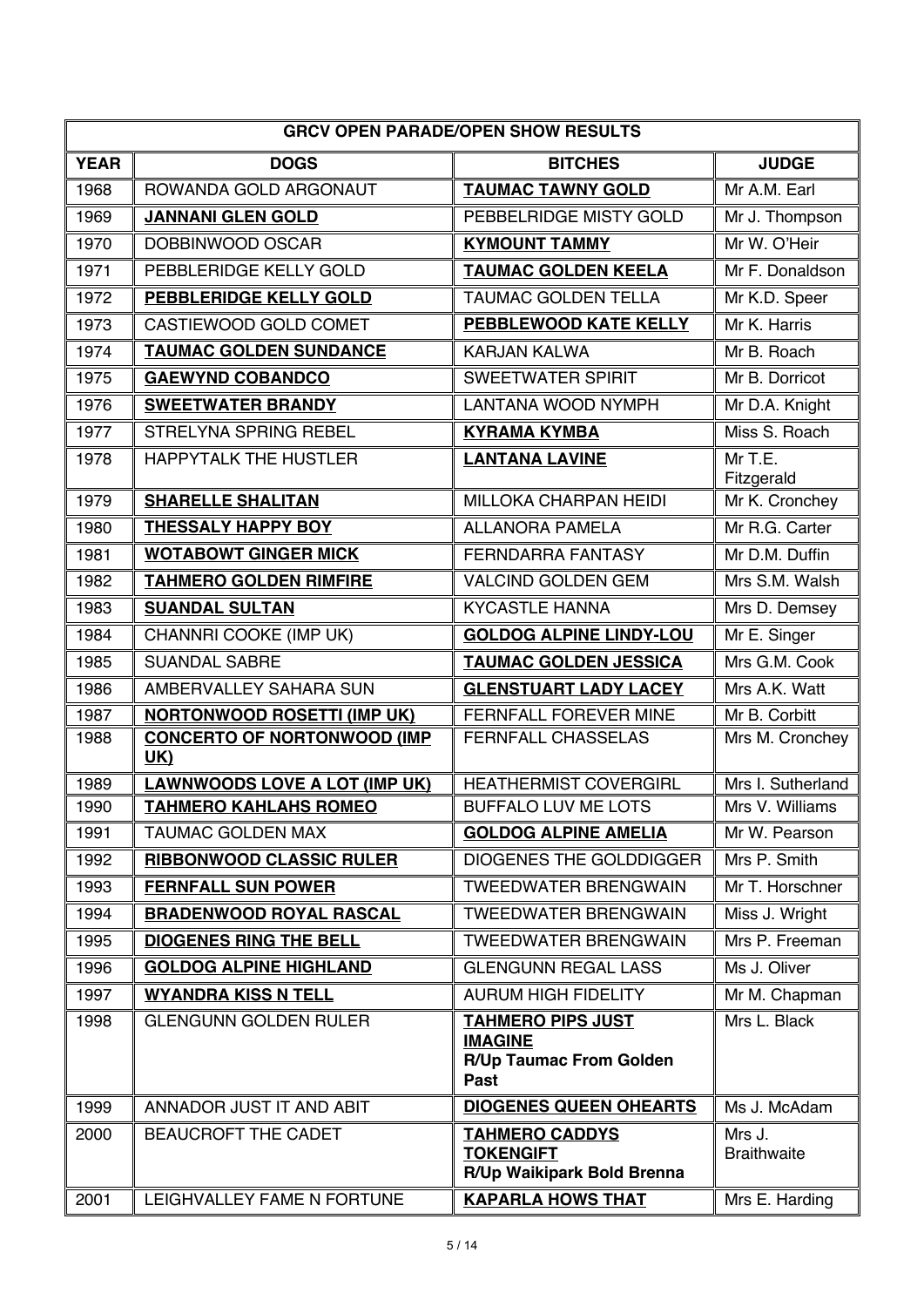| 2002 | <b>CAMUKA MONARCH OF THEGLEN</b>                                           | FERNFALL CHINA ROSE                                            | Ms J. Kennon-<br>Wray |  |  |
|------|----------------------------------------------------------------------------|----------------------------------------------------------------|-----------------------|--|--|
| 2003 | <b>ACACIAN SUPER NATURAL</b>                                               | <b>AMBERVALLEY MARY</b><br>O'ARGYLL                            | Mr K. Campbell        |  |  |
| 2004 | <b>FERNFALL TANGO WITH ME</b>                                              | <b>DOBRO CHILLI VANILLI</b><br>R/Up Giltedge The Gambler       | Mr A. Smith           |  |  |
| 2005 | PERRECCA UNPRECEDENTED                                                     | <b>FERNFALL ANNABELLA</b><br>R/Up Fernfall Victory Song        | Mrs A. O'Keefe        |  |  |
| 2006 | <b>ACACIAN SPECIAL EVENT</b>                                               | <b>BRIDEN THE COMMEDIENNE</b><br>R/Up Kamelot Lady of The Lake | Mrs C. Stoate         |  |  |
| 2007 | <b>BICKLEWOOD BRACKEN BRAE</b>                                             | <b>KAPARLA LEGAL EAGLE</b>                                     | Mr M. Looby           |  |  |
| 2008 | <b>IAMGOLDEN FAIR DINKUM</b>                                               | <b>GILTEDGE DREAMGIRL</b>                                      | Mr N. Hodgkins        |  |  |
| 2009 | <b>LARBELLAH TAKE THE LEAD</b>                                             | <b>IAMGOLDN MATILDA</b>                                        | Mr W. Greasley        |  |  |
| 2010 | <b>CAMUKA VILLAGE GOSSIP</b>                                               | <b>CAMUKA JUST A RUMOR</b>                                     | Mrs M. Cave           |  |  |
| 2011 | FERNFALL LET ME ENTERTAIN YOU                                              | KIRIEL HEAVENS ANGEL                                           | Ms L. Brodie          |  |  |
| 2012 | <b>KIRIEL IL DIVO</b>                                                      | Non-Awarded                                                    | Ms B. Tophill         |  |  |
| 2013 | <b>BEAUCROFT THE ADVENTURES</b><br><b>BEGUN (AI)</b>                       | <b>BEAUCROFT VICTORIA</b><br><b>SECRET (AI)</b>                | Mrs M. Gostelow       |  |  |
| 2014 | <b>FERNFALL NEVERENDING STORY</b>                                          | <b>GOLDEW MAMMA MIA</b>                                        | Mrs S. Meekings       |  |  |
| 2015 | <b>BICKLEWOOD GOODWILL HUNTING</b>                                         | <b>GOLDEW MAMMA MIA</b>                                        | Ms K. Sproat          |  |  |
| 2016 | <b>FERNFALL A PERFECT STORM</b>                                            | <b>FANTANGO SAY IT WITH</b><br><b>STYLE</b>                    | Mr T. Atkinson        |  |  |
| 2017 | <b>ACACIAN GAME CHANGER</b>                                                | CAMUKA HOT CHILLI PEPPA                                        | Ms Caitlin Ryan       |  |  |
| 2018 | TAMESIS ABOVE THE LAW                                                      | <b>BEAUDORE DO YOU WANNA</b><br><b>DANCE (AI)</b>              | Mrs Jan Waite         |  |  |
| 2019 | <b>GOLDSHYNE MY STYLE</b><br>R/UP NAZNEEN WHY WALK WHENU<br><b>CAN FLY</b> | SANDLEWOOD THE BEEZ<br>KNEEZ AT GOLDSHYNE (AI)<br>(IMP NZ)     | Ms Charlotte<br>Shah  |  |  |
|      | <b>BEST IN SHOW/PARADE UNDERLINED.</b>                                     |                                                                |                       |  |  |
|      |                                                                            |                                                                |                       |  |  |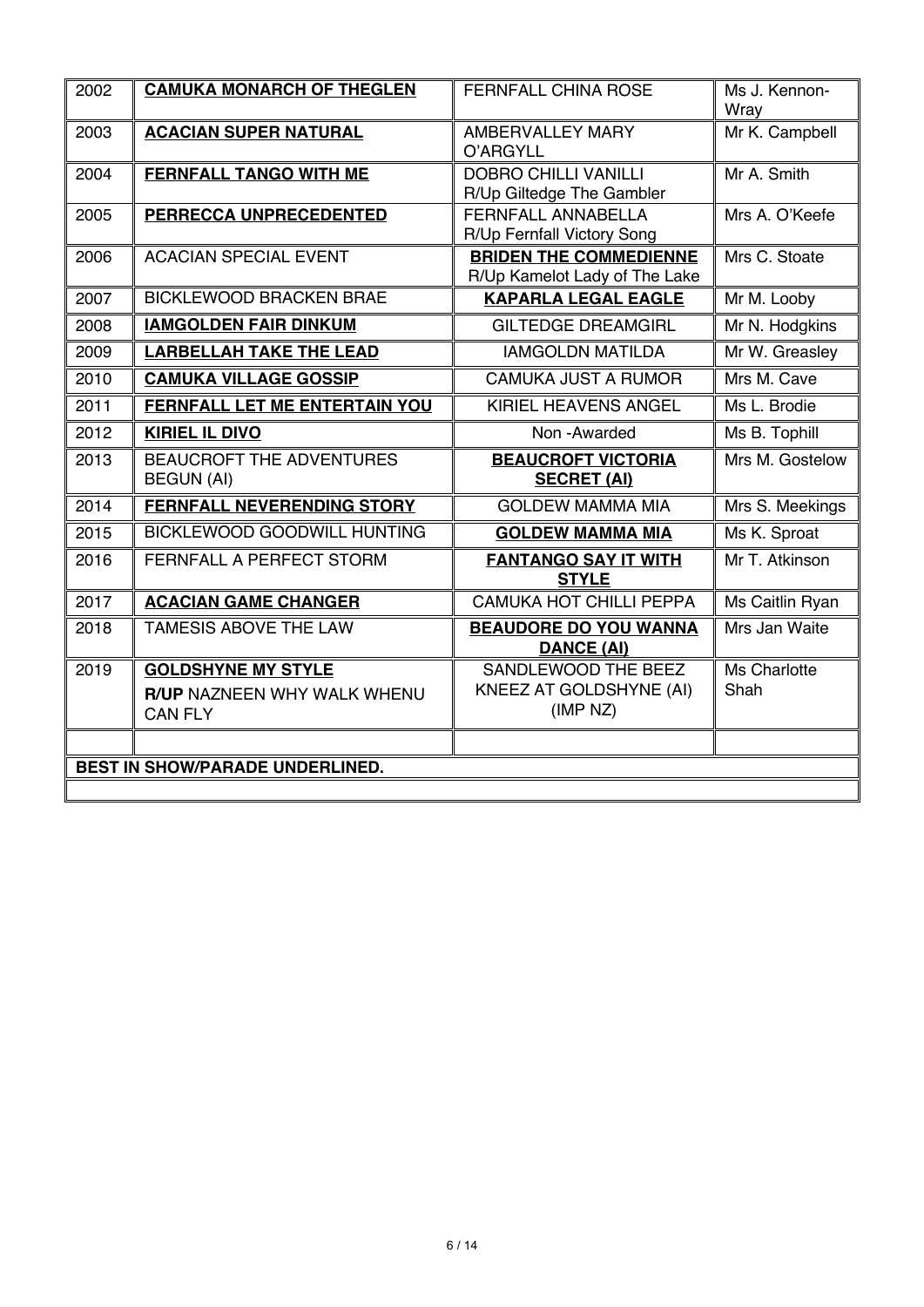### **Class 21 Champion Dog**

| <b>1.</b> Mrs D & Mr J Bishop |                                                                          | Ch. Nazneen Why Walk Whenu Can Fly 3100366409 |  |
|-------------------------------|--------------------------------------------------------------------------|-----------------------------------------------|--|
| 14/11/2017                    | Breeder: Mrs D & Mr J Bishop                                             |                                               |  |
|                               | S. GR Ch Bicklewood Goodwillhunting                                      | D. Ch Bluebreeze Lady of Glencairn            |  |
| AB. 2. Emma Jean Ford         |                                                                          | Aust Ch. Fernfall Colour My World 3100337401  |  |
| 20/02/2016                    | Breeder: Jane Fall                                                       |                                               |  |
|                               | S. Ch Fantango Playing For Keeps (AI) D. Ch Fernfall Gives Me Goosebumps |                                               |  |
| 3. Donna Ryan                 |                                                                          | Ch Serasigold Kissed By Yasi 3100389896       |  |
| 22/30/2019                    | Breeder: Exh                                                             |                                               |  |
|                               | S. Sup Ch Fantango Playing The Game (AI)                                 | D. Camuka Drops Of Jupiter                    |  |
|                               |                                                                          |                                               |  |

1st……1………. 2nd……3………. 3rd…………….

## **Class 1 Baby Puppy Dog**

- **4**. Robyn Davis Nazneen Walking On Sunshine 3100445305
	- 29/01/2022 Breeder: Dale Bishop
		- S. Ch Nazneen Why Walk Whenu Can Fly D. Nazneen An Affair To Remember
- **5.** Mr. G & Mrs. M Baxter Mandarra Rock The Boat 3100447023
	- 1/03/2022 Breeder: Mrs. M Baxter
	- S. Ch Fernfall Street Talk D. Mandarra Leave Me Breathless
- **6.** A and N Kelton Goldshyne The Antz Pantz 3100444252
	- 14/01/2022 Breeder: Goldshyne Kennels
	- S. Goldstreem Where's Wally D. Ch Sandlewood The Beez Kneez At Goldshyne (AI) (Imp NZ)
- **7.** Wayne & Vicki Ponton Waikipark Rockin Rocket 3100447726
	- 23/02/2022 Breeder: Waikipark Kennels
	- S. Ch Trigolden Southern Symphony (AI) D. Ch Waikipark Secret Affair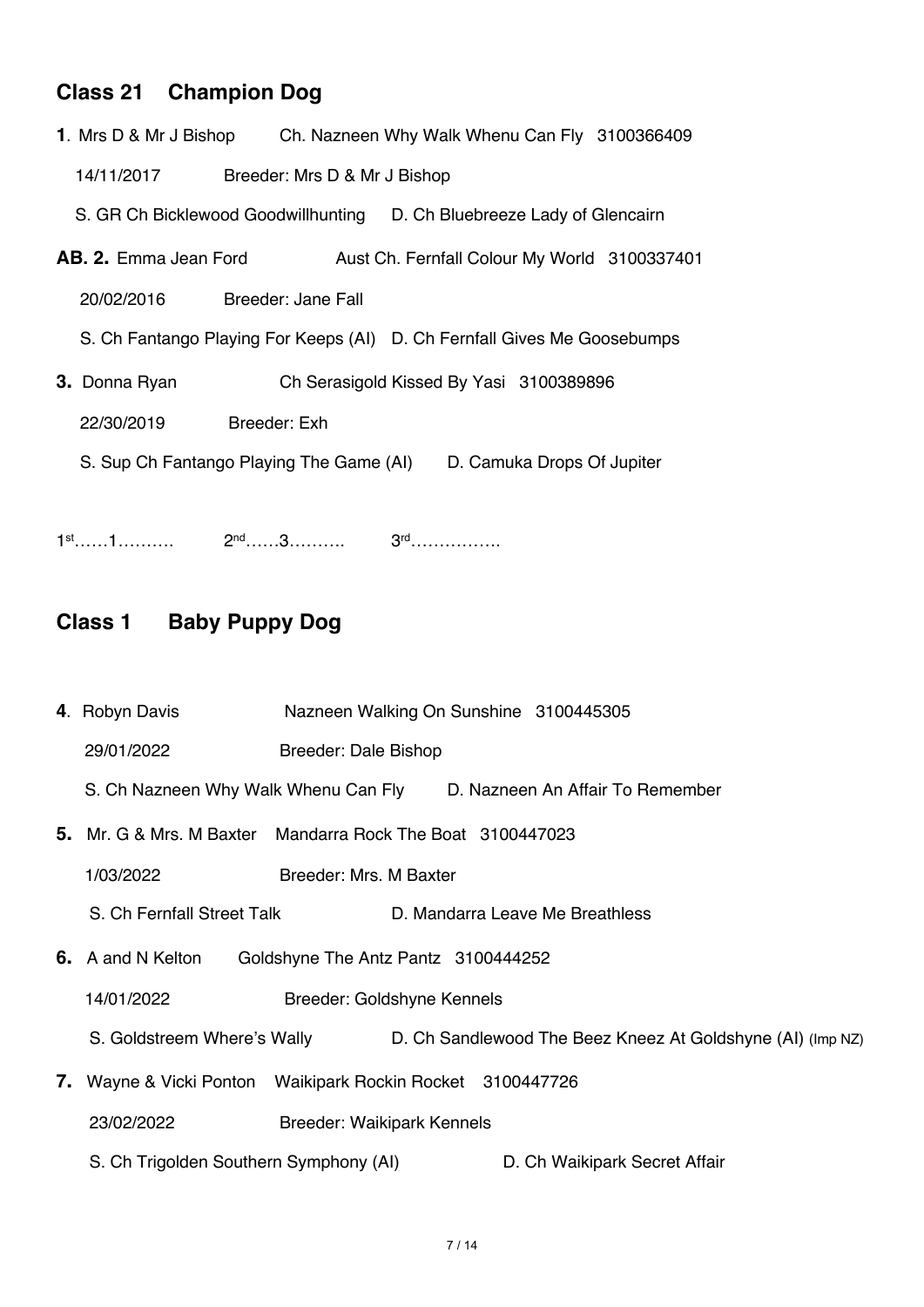**8. AB** Beaucroft Kennels Beaucroft Let It Rip (AI) 3100443320

23/12/2021 Breeder: Exh.

S. Ch Acacian Special Event D. Kiriel Isle Of Skye At Beaucroft

1st………6……. 2nd……7………. 3rd……5……….

### **Class 2 Minor Puppy Dog**

| 9. |                                 | Judith McCormick Camuka Highland Piper 3100439447 |                                |
|----|---------------------------------|---------------------------------------------------|--------------------------------|
|    | 14/10/2021                      | Breeder: Mr. M & Mrs. J Hodges                    |                                |
|    | S. Askaval Anarchy With Alubyc  |                                                   | D. Camuka Will You Be Mine     |
|    | <b>10.</b> Parkridge Kennels    | Fernfall Mr Bojangles 3100440202                  |                                |
|    | 05/11/2021                      | Breeder: Ms J Fall                                |                                |
|    | S. Goldshyne Back To The Future |                                                   | D. Fernfall Fly Me To The Moon |

1st……10………. 2nd……9……….

## **Class 3 Puppy Dog**

**11***.* S Currie Wysiwyg Ucanthandlethetruth

08/08/2021 Breeder: A. Adamopoulos

S. Am Ch Am GR Ch BR Emerys Walk The Line At Cinamon Bay (Imp USA) D. Topgeer I Autotube In Picture

1st……11……….

## **Class 4 Junior Dog**

**12.** Goldshyne Kennels Goldshyne The Big Bang 3100429725

30/04/2021 Breeder: Exh

S. Goldshyne All Eyes On Me D. Goldstreem Pixie Dust

1st……12……….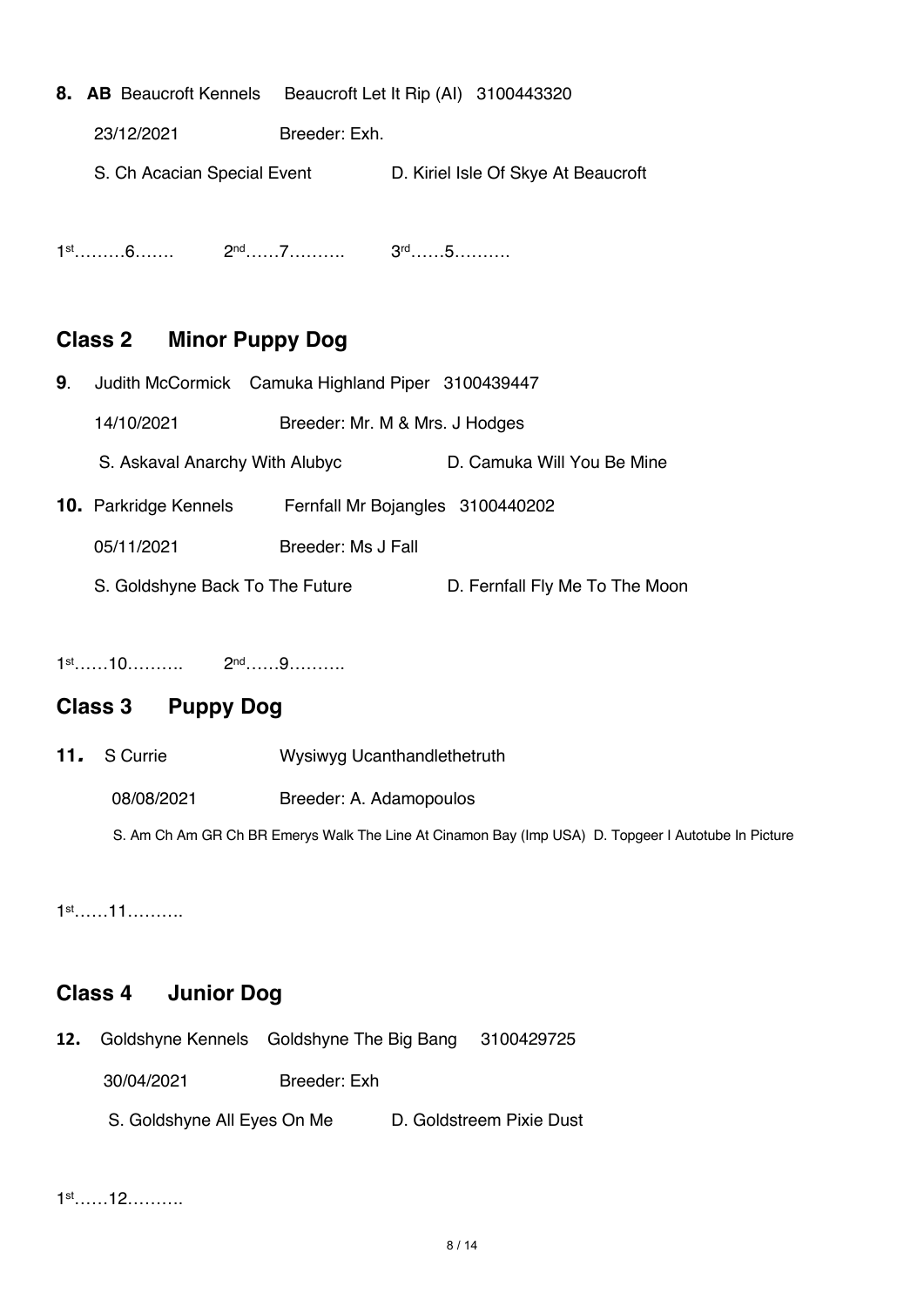## **Class 5 Intermediate Dog**

|     |                              | 13. Mr. D Edwards Mardarigold Maxwell Smart 86 3100414846             |                             |  |
|-----|------------------------------|-----------------------------------------------------------------------|-----------------------------|--|
|     | 27/07/2020                   | Breeder: Ms.M Daly                                                    |                             |  |
|     |                              | S. Gr Ch Bicklewood Goodwill Hunting                                  | D. Madarigold Zoes Honour   |  |
|     | <b>14. AB</b> Caron Glavocih | Bicklewood Storm Chaser (AI)                                          |                             |  |
|     | 19/02/2020                   | Breeder: Dr I & Mrs W Johnson                                         |                             |  |
|     |                              | S. Sup Ch Trigolden Luv To Tango                                      | D. Ch Ilemaurice Chimerique |  |
| 15. |                              | Miss K Flynn, Mrs D & Miss A Alexander Annador Here I Come 3100413720 |                             |  |
|     | 29/07/2020                   | Breeder: Mrs. D & Ms Alexander                                        |                             |  |
|     | S. Kiriel Highland Laddie    |                                                                       | D. Annador Gypsy Diva (AI)  |  |
|     |                              |                                                                       |                             |  |

1st……15………. 2nd……13………. 3rd…………….

## **Class 10 Australian Bred Dog**

| 16.                                                                           | Mrs. R Camp | Clarelyn The Gambler 3100423634          |                       |
|-------------------------------------------------------------------------------|-------------|------------------------------------------|-----------------------|
|                                                                               | 30/12/2020  | Breeder: Exh.                            |                       |
| S. Sup Ch Adoringgold Eye Of The Storm                                        |             | D. Ch Waikipark Keiley Atclarelyn        |                       |
| <b>Mrs Alison Cameron</b><br>Beaudore Shake Ur Groove Thing 3100392184<br>17. |             |                                          |                       |
|                                                                               | 11/05/201   | Breeder: Beaudore                        |                       |
|                                                                               |             | S. Sup Ch Fantango Playing The Game (AI) | D. Chaleur Jive Magic |

1st………16……. 2nd……17……….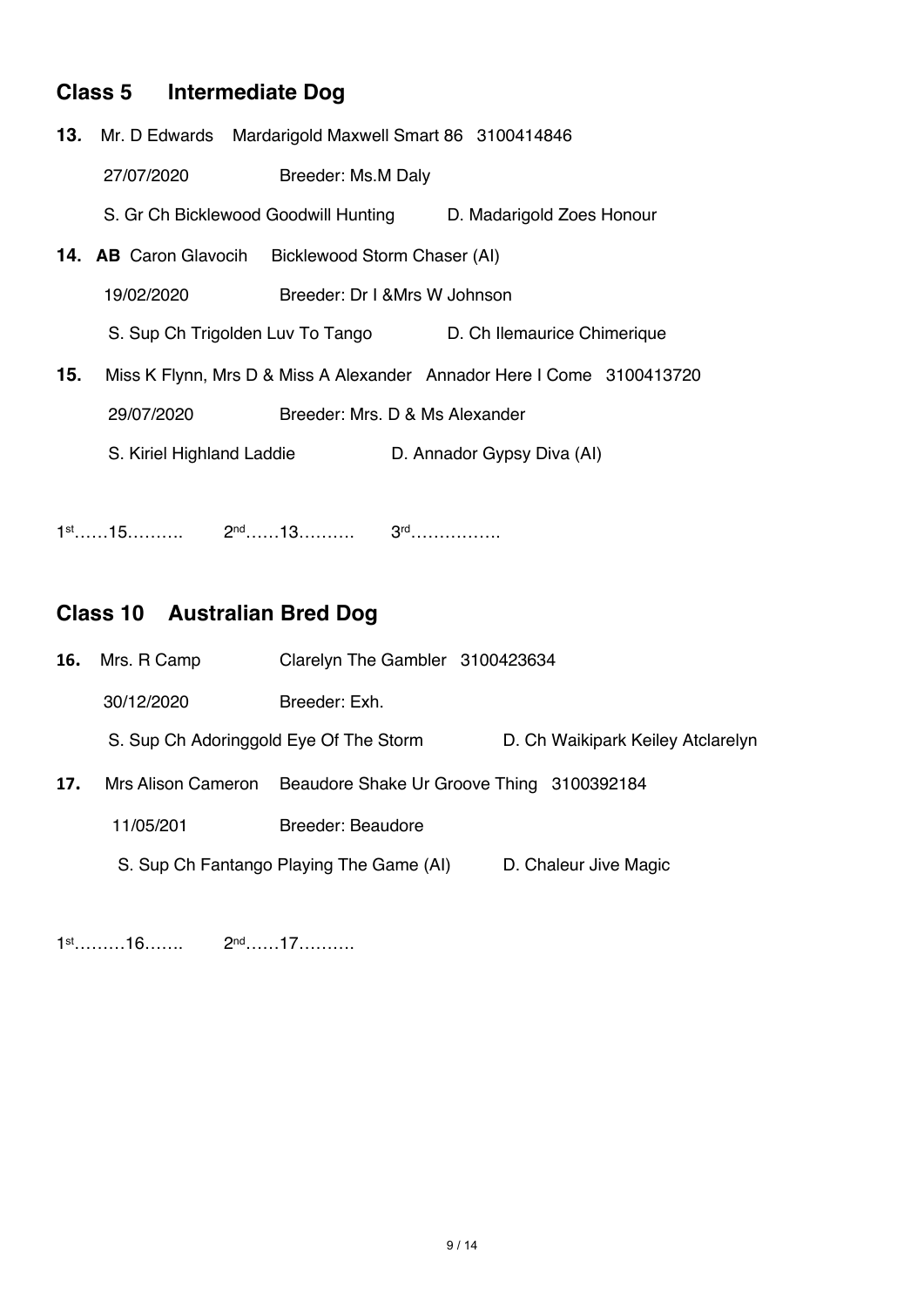### **Class 11 Open Dog**

**18.** Carol Anne Stafford Tulzean Pure Imagination. 3100377316

23/04/2018 Breeder: CA Stafford

S. Fantango Here Comes The Sun (AI) D. Ch Goldew Mamma Mia

1st……18……….

Best Dog ……15…………..

Reserve Dog……18………

#### **Class 21a Champion Bitch**

| 19. | Emma Jean Ford              | Aust Ch Chaleur Wanderlust (AI)<br>5100108769                                                 |
|-----|-----------------------------|-----------------------------------------------------------------------------------------------|
|     | 25/10/2018                  | Breeder: Ruth Thompson                                                                        |
|     |                             | D. Ch Chaleur Say My Name (AI)<br>S. Dan Ch Int Ch No UCh Nord Ch SE Ch Dewmist Serrano (SWE) |
|     |                             |                                                                                               |
| 20. | P & D Bristow               | Ch Emperosgold Wildflower (AI) 3100363590                                                     |
|     | 04/09/2017                  | Breeder: DL & PA Bristow                                                                      |
|     | S. Ch Acacian Special Event | D. Emperosgold Fifty Shades Freed                                                             |
|     |                             |                                                                                               |

- **21.** Wayne & Vicki Ponton Ch Waikipark Secret Symphony (AI) 3100422599 25/11/2020 Breeder: Exh
	- S. Ch Trigolden Southern Symphony (AI) D. Ch Waikipark Secret Affair

1st……19………. 2nd………20……. 3rd……21……….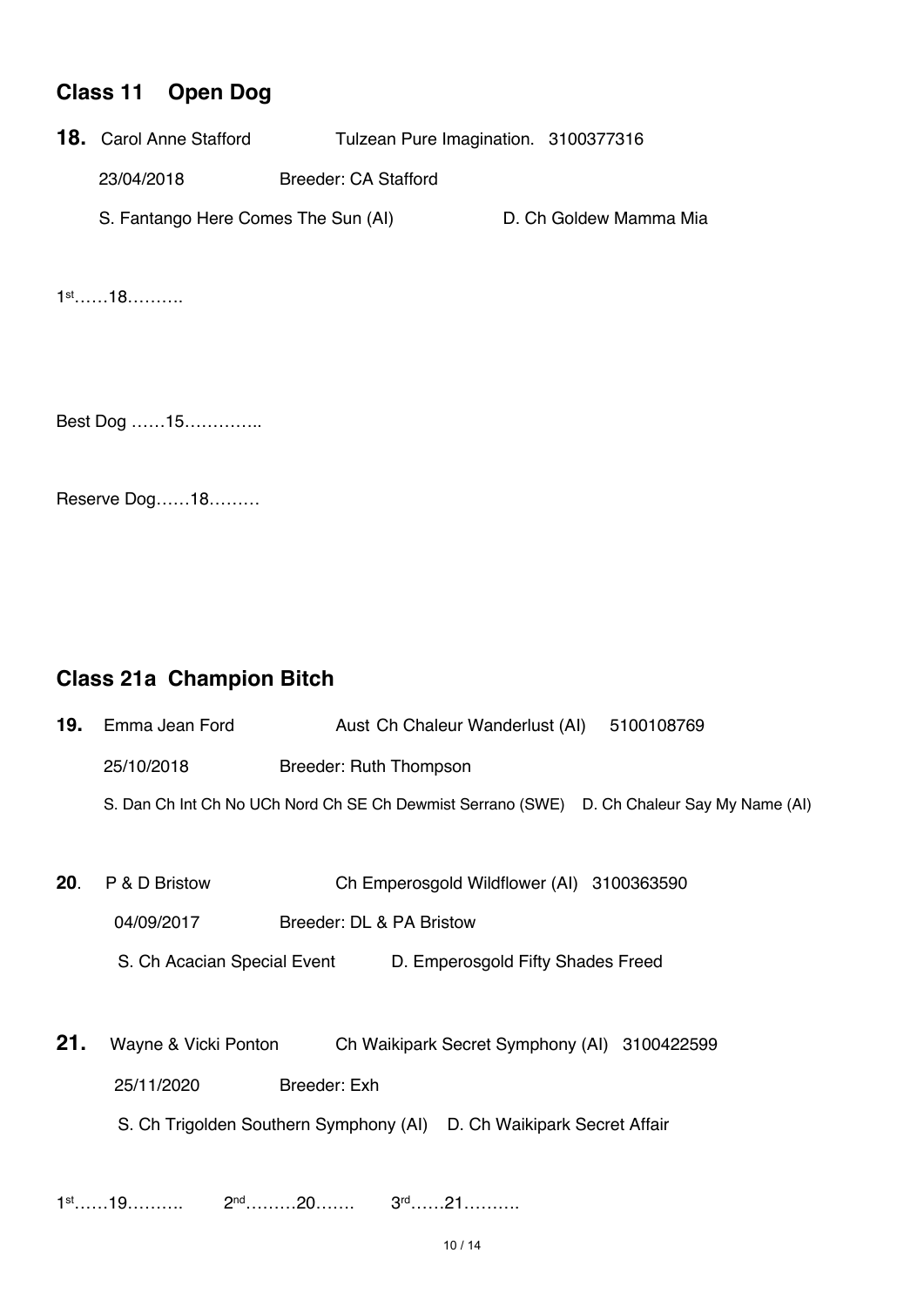## **Class 1a Baby Puppy Bitch**

| 22. |                                   | Wayne & Vicki Ponton Waikipark Havocs Willow 3100447727                               |
|-----|-----------------------------------|---------------------------------------------------------------------------------------|
|     | 23/02/2022                        | <b>Breeder: Waikipark Kennels</b>                                                     |
|     |                                   | S. Ch Trigolden Southern Symphony (AI)<br>D. Ch Waikipark Secret Affair               |
| 23. |                                   | Parkridge Kennels Parkridge Go Rikki 3100445621                                       |
|     | 22/01/2022                        | Breeder: Exh                                                                          |
|     |                                   | S. Ch Fantango Cant Buy Me Love D. Parkridge Billie Jean                              |
|     |                                   | <b>24. AB</b> Elizabeth Mitchell Beaucroft My Fathers Eyes For Kiriel (AI) 3100443315 |
|     | 23/12/2021                        | <b>Breeder: Beaucroft Kennels</b>                                                     |
|     |                                   | S. Ch Acacian Special Event D. Kiriel Isle Of Skye At Beaucroft                       |
|     |                                   |                                                                                       |
|     |                                   |                                                                                       |
|     | <b>Class 2a Minor Puppy Bitch</b> |                                                                                       |
|     | <b>25.</b> Mr P & Mrs D Howard    | Killara The Energiser Bunny 3100439748                                                |
|     | 28/09/2021                        | Breeder: Exh                                                                          |
|     | S. Ch Fernfall Street Talk        | D. Tri Ch (T) (TS) Killara Splash The Cash RN                                         |

1st…25…….

#### **Class 3a Puppy Bitch**

**26**. Mr M & Mrs P Hodges Camuka Highland Charlotta 3100439443

04/10/2021 Breeder: Exh

S. Askaval Anarchy With Alubyc (AI) D. Camuka Will You Be Mine

27. Mrs. Camp Clarelyn Southern Torres 3100436692

26/08/2021 Breeder: Exh

- S. Ch Trigolden Southern Symphony (AI) D. Ch Waikipark Keiley Atclarelyn
	-

1st………26……. 2nd……27……….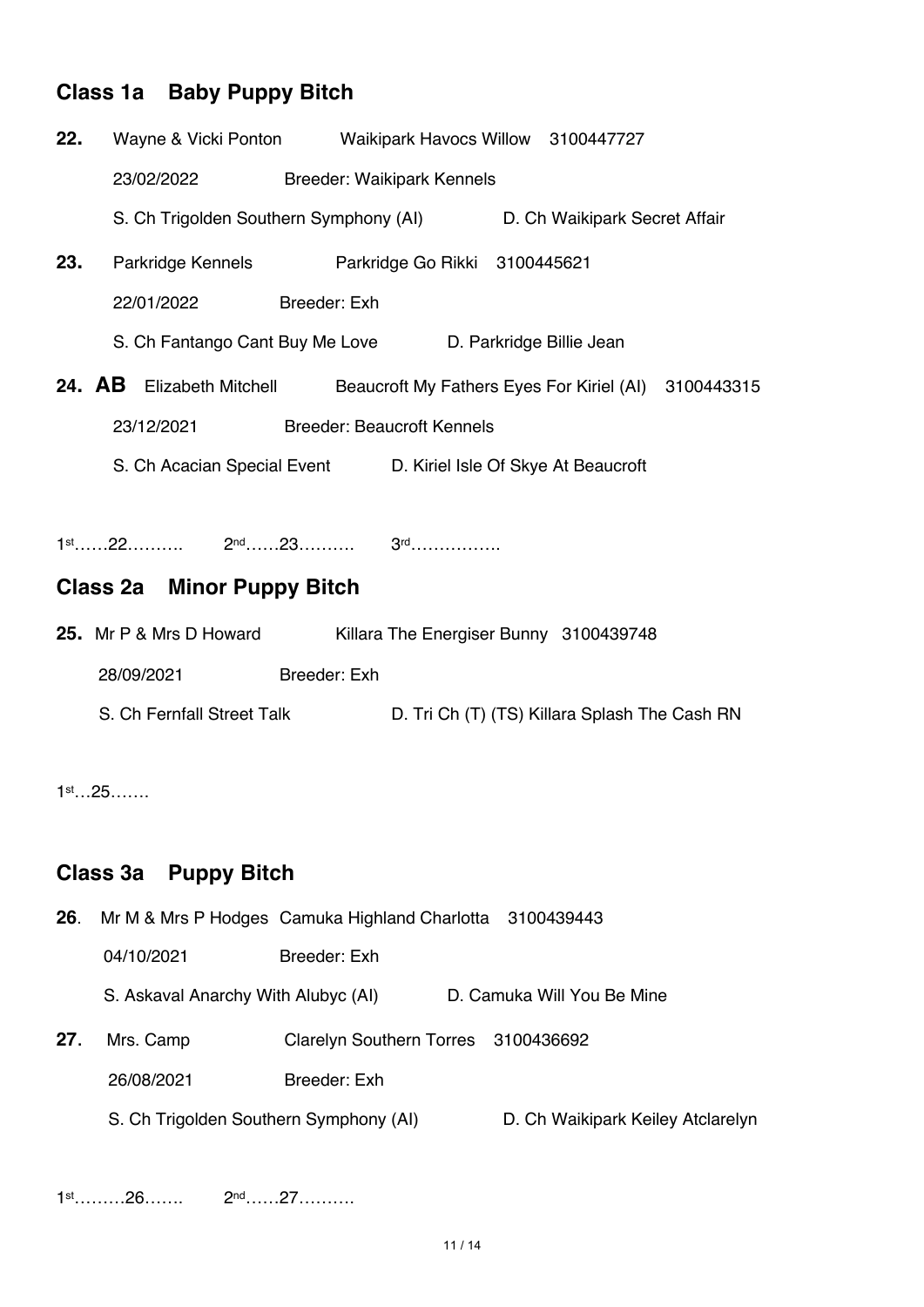#### **Class 4a Junior Bitch**

| 28.    | <b>P&amp;D Bristow</b>           | Emperosgold Tarraleah 3100437719                         |                                       |  |
|--------|----------------------------------|----------------------------------------------------------|---------------------------------------|--|
|        | 18/09/2021                       | Breeder: Exh                                             |                                       |  |
|        | S. Ch Dobro Nightwatch           |                                                          | D. Ch Emperosgold Wildflower          |  |
| 29. AB |                                  | Mrs C Ainsworth & Mr I Ainsworth                         | Athalow Ardbeg Angels Aria 2100566182 |  |
|        | 06/06/2021                       | Breeder: Mr J Nash                                       |                                       |  |
|        |                                  | S. Ch Hyoga Des Bosque Del Trasgu (Imp Esp)              | D. Athalow Ardbeg Angels Share        |  |
|        | <b>30. AB Elizabeth Mitchell</b> | Kiriel Faire Isle (AI). 3100429825                       |                                       |  |
|        | 07/04/2021                       | Breeder: Exh                                             |                                       |  |
|        |                                  | S. Hun Jr Ch Ch Bonett Bride Merchant Traveler (Imp Hun) | D. Kiriel Isle Of Skye At Beaucroft   |  |
|        |                                  |                                                          |                                       |  |

#### **Class 5a Intermediate Bitch**

| 31. | Lorelle Greig              |                            | Parkridge Shake It Off 3100420254 |
|-----|----------------------------|----------------------------|-----------------------------------|
|     | 07/11/2020                 | Breeder: Parkridge Kennels |                                   |
|     | S. Goldstreem Wheres Wally |                            | D Parkridge Billie Jean           |

- **32. AB** Elizabeth MitchellKiriel Talisker (AI) 3100399864
	- 22/10/2019 Breeder: Exh
	- S. Thornywait Rossini (JW) (Imp UK) D. Kiriel Kiss For Pink

1st……31………. 2nd…………….

#### **Class 10a Australian Bred Bitch**

**33**. **AB** Mrs D & Ms A Alexander Annador Ready Or Not 3100413719

29/07/2020 Breeder: Mrs D & Miss A Alexander

S. Kiriel Highland Laddie D. Annador Gypsy Diva (AI)

**34**. Mr D & Mrs K Houlden Goldnymph Coquelicot Rouge (AI) 3100409288 25/04/2020 Breeder: Exh

S. Hun Jr Ch Ch Bonett Bride Merchant Traveler (Imp Hun) D. Dual Ch (T) TS Gr Ch Goldnymph Wild Honey (AI) RA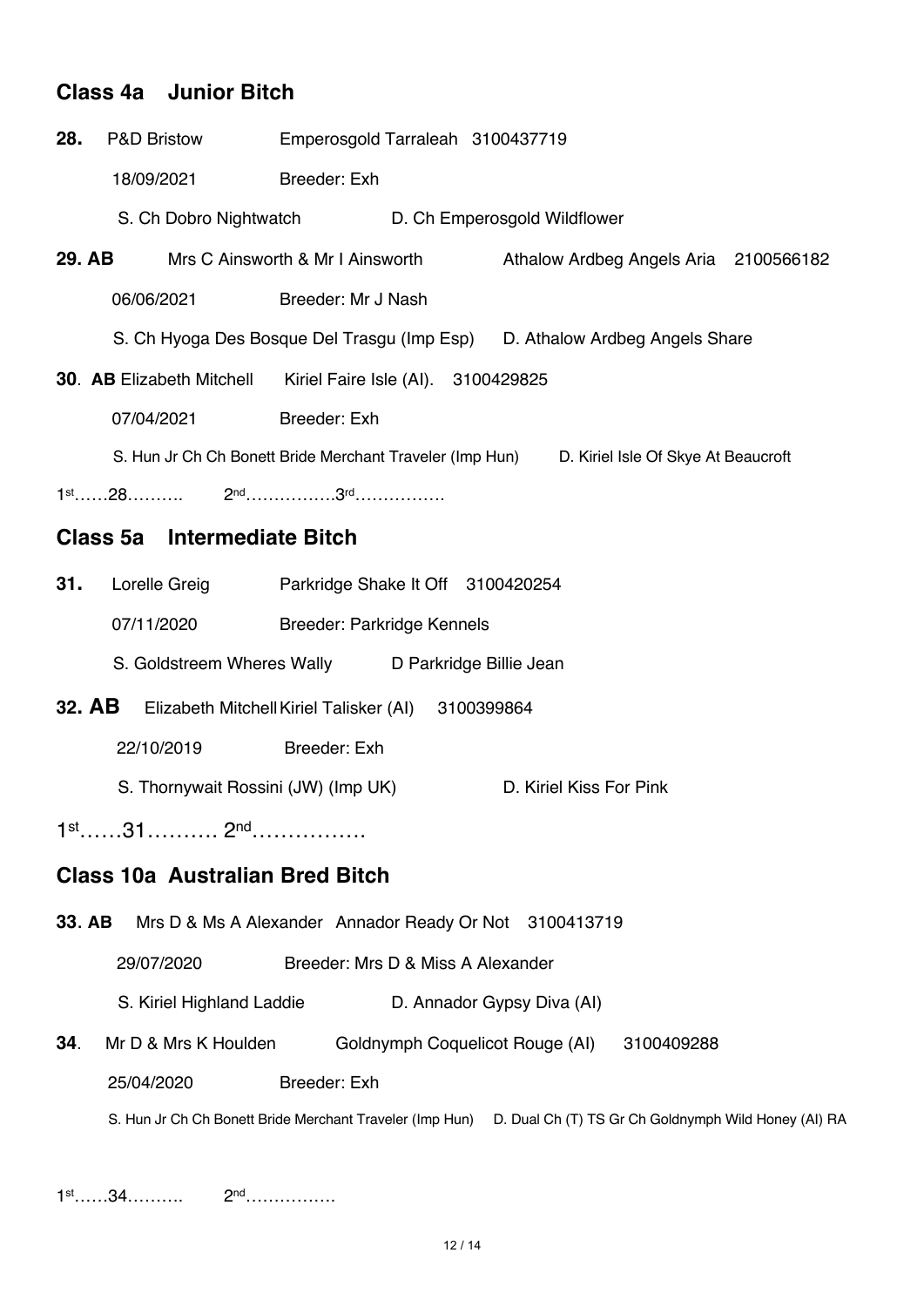## **Class 11a Open Bitch**

**35.** Mr M & Mrs P Hodges Camuka Will You Be Mine 3100395507

27/06/2019 Breeder: Exh

S. Ch Chaleur Say I Will (AI) D. Avonbreeze One Step Ahead

1st……35……….

**Best Bitch………26……………**

**Reserve Bitch……28………….**